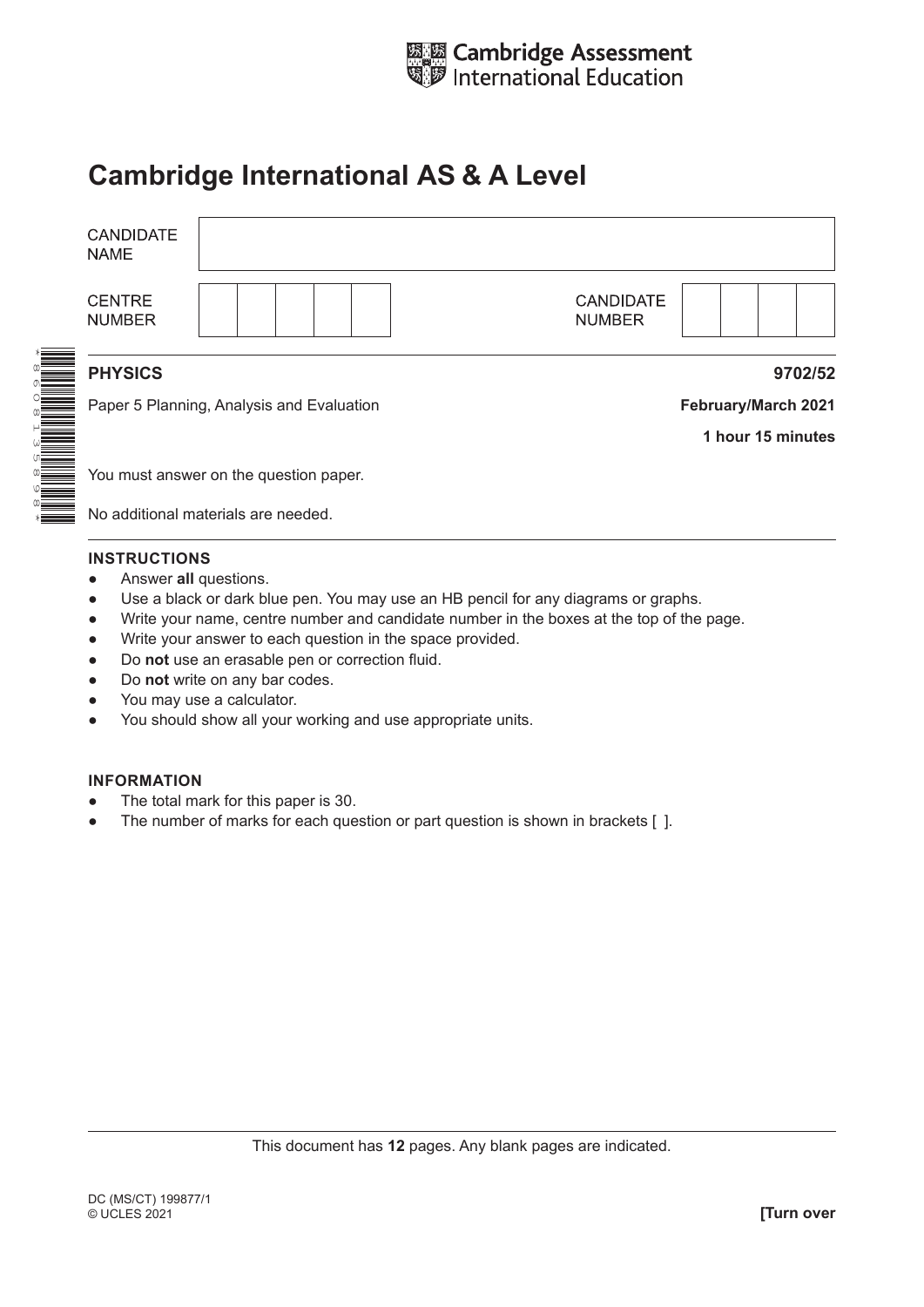**1** A student investigates the vertical oscillations of a solid cylinder which floats in cooking oil. Fig. 1.1 shows a cylinder of radius *r*.





The student places the cylinder of mass *m* in the oil. The cylinder is displaced vertically from its equilibrium position and released so that it oscillates. The period *T* of the oscillations is determined.

A number of cylinders of different mass are available.

It is suggested that the relationship between *T* and *m* is

$$
T = 2\sqrt{\frac{\pi m}{\sigma K r^2}}
$$

where  $\sigma$  is the density of the oil and *K* is a constant.

Design a laboratory experiment to test the relationship between *T* and *m*. Explain how your results could be used to determine a value for *K*.

You should draw a diagram, on page 3, showing the arrangement of your equipment. In your account you should pay particular attention to:

- the procedure to be followed
- the measurements to be taken
- the control of variables
- the analysis of the data
- any safety precautions to be taken.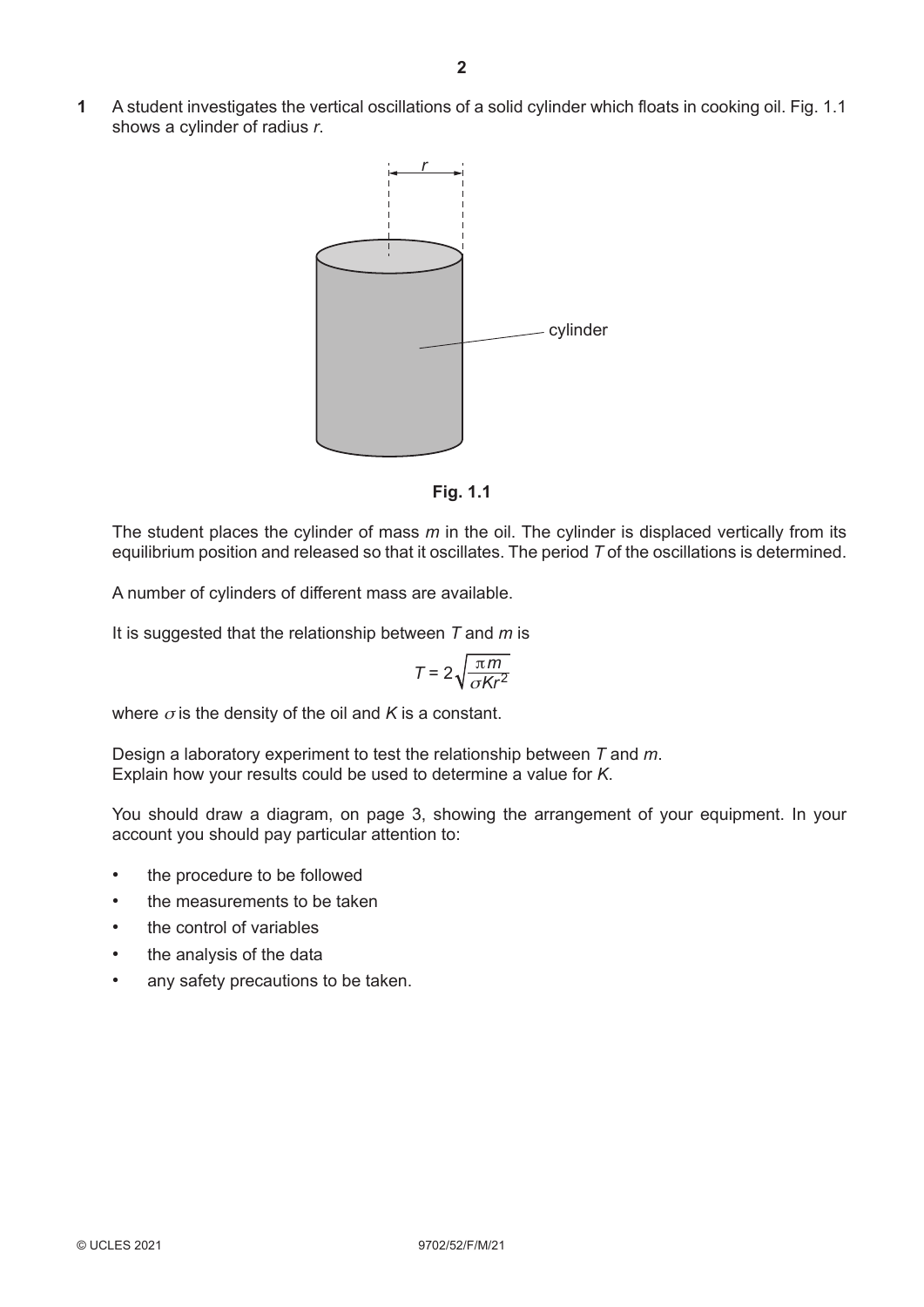**Diagram** 

| gram |  |  |  |
|------|--|--|--|
|      |  |  |  |
|      |  |  |  |
|      |  |  |  |

 $\mathbf{3}$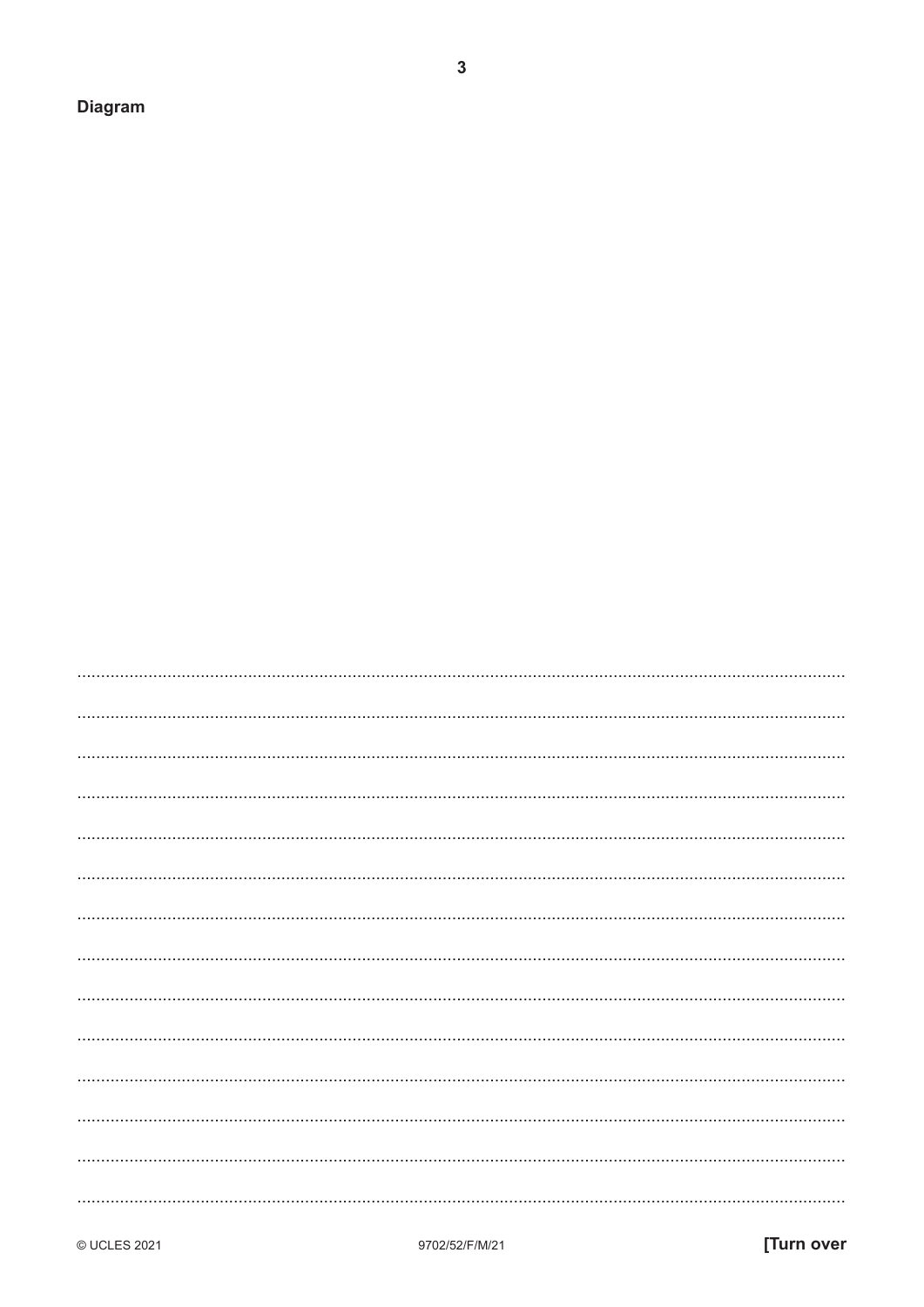$\overline{\mathbf{4}}$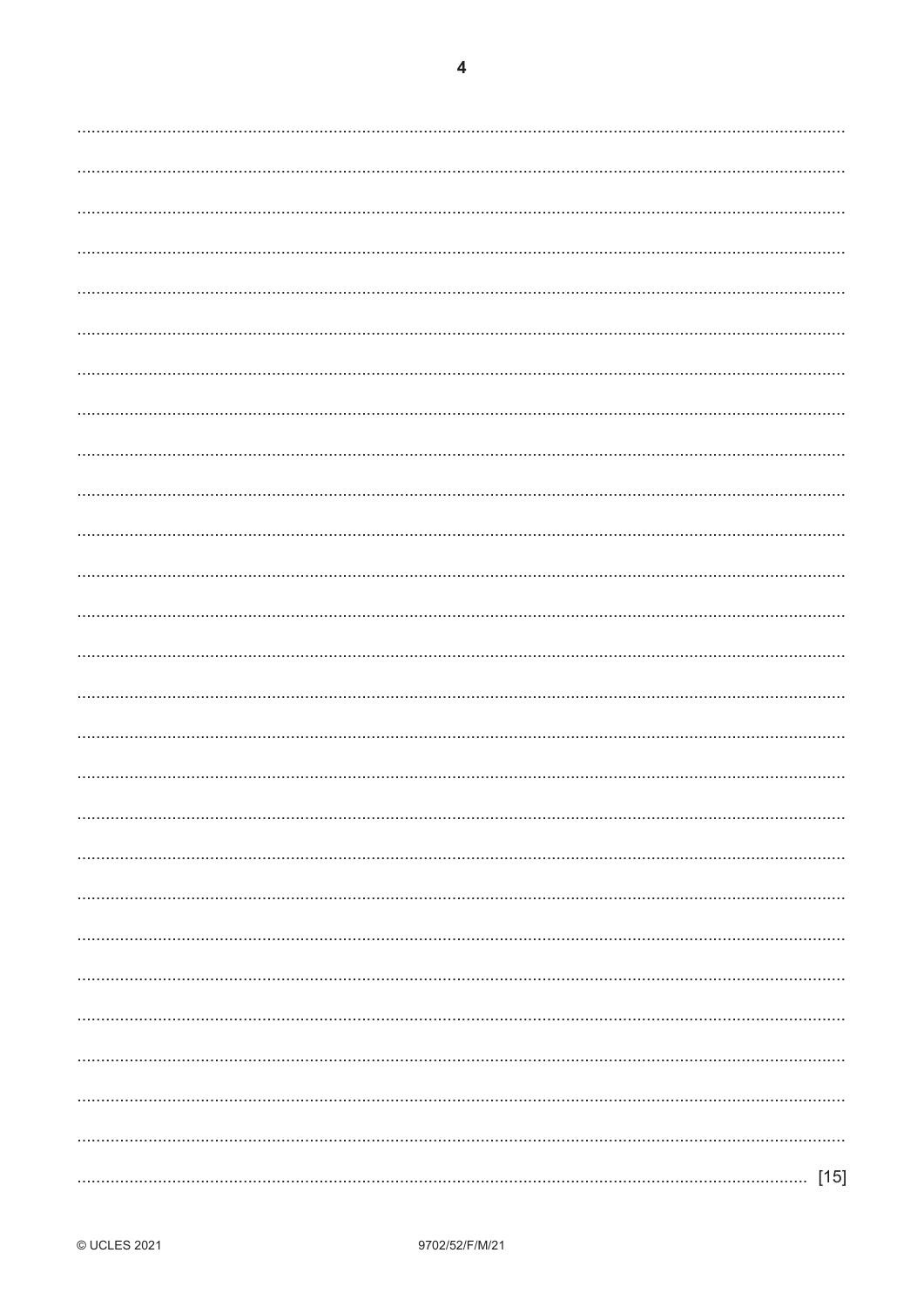**2** A student investigates the collision of two gliders A and B on a linear air-track, as shown in Fig. 2.1.





The light gate is connected to a timer. A card of length *L* is attached to glider B. The mass of glider B and the card is *m*. Glider B is initially at rest.

The student releases glider A so that it travels at a constant velocity *u* towards the stationary glider B. The gliders collide and then separate.

The card on glider B passes through the light gate. The student records the time *t* for the card to pass through the light gate from the timer.

The student changes the mass of glider B and repeats the experiment.

It is suggested that the velocity *v* of glider B as it passes through the light gate and *m* are related by the equation

$$
v = \frac{2uA}{m+A}
$$

where *A* is the mass of glider A.

(a) A graph is plotted of  $\frac{1}{V}$  on the *y*-axis against *m* on the *x*-axis.

Determine expressions for the gradient and *y*-intercept.

| gradient |  |
|----------|--|
|----------|--|

*y*-intercept = ...............................................................

[1]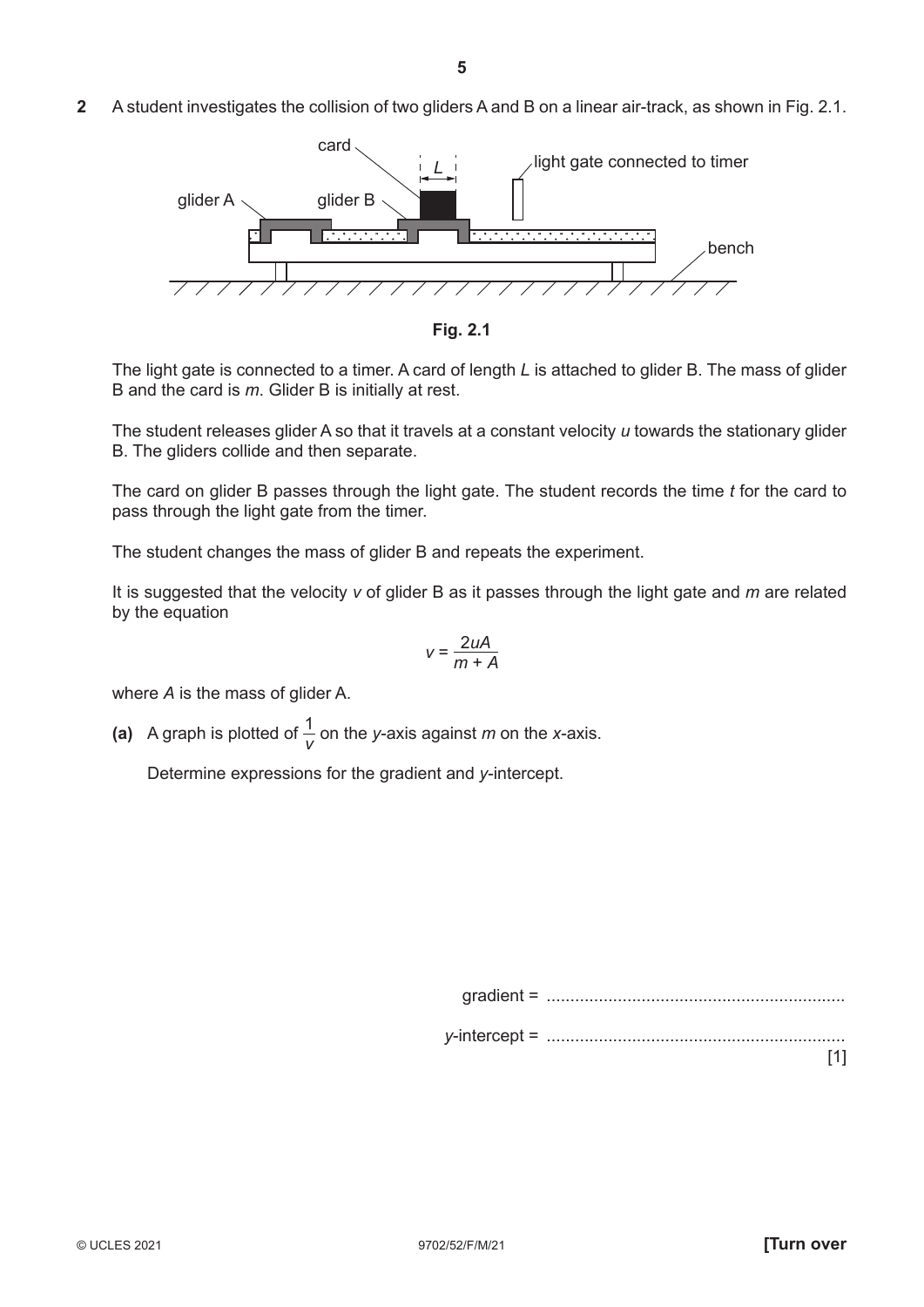**(b)** Values of *m* and *t* are given in Table 2.1.

| m/g | t/s             | $\frac{1}{2}$ /s cm <sup>-1</sup><br>$\vee$ |
|-----|-----------------|---------------------------------------------|
| 271 | $0.23 \pm 0.01$ |                                             |
| 369 | $0.26 \pm 0.01$ |                                             |
| 490 | $0.31 \pm 0.01$ |                                             |
| 632 | $0.36 \pm 0.01$ |                                             |
| 741 | $0.40 \pm 0.01$ |                                             |
| 840 | $0.44 \pm 0.01$ |                                             |

**Table 2.1**

Calculate and record values of  $\frac{1}{v}$  / s cm<sup>-1</sup> in Table 2.1 where

$$
\frac{1}{V} = \frac{t}{L}
$$

and  $L = 5.0 \pm 0.1$  cm.

Include the absolute uncertainties in  $\frac{1}{v}$ . [2]

- **(c)** (i) Plot a graph of  $\frac{1}{v}$  / scm<sup>-1</sup> against *m*/g.  **Include error bars for**  $\frac{1}{v}$  . [2]
	- **(ii)** Draw the straight line of best fit and a worst acceptable straight line on your graph. Both lines should be clearly labelled. [2] [2]
	- **(iii)** Determine the gradient of the line of best fit. Include the absolute uncertainty in your answer.

gradient = ......................................................... [2]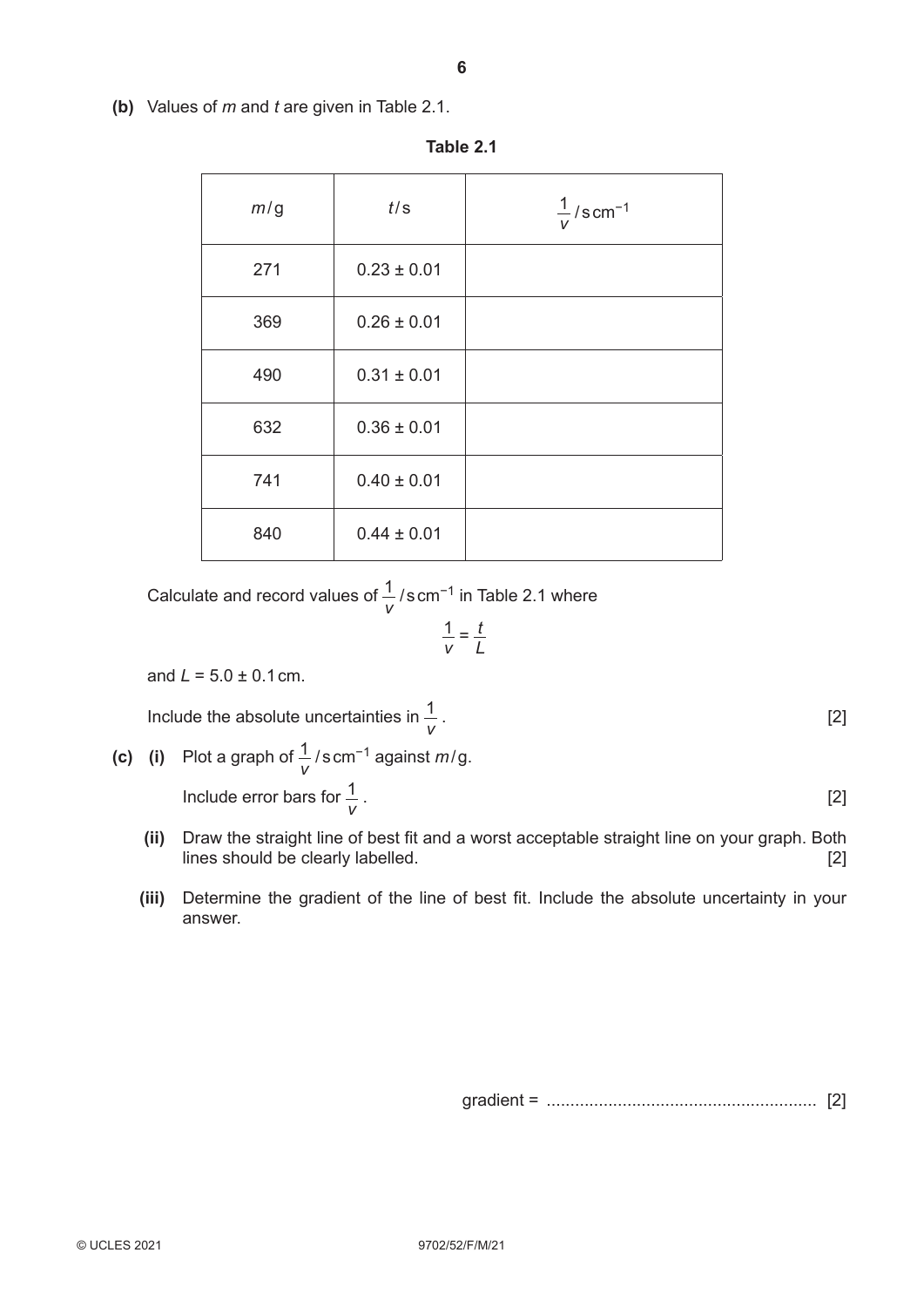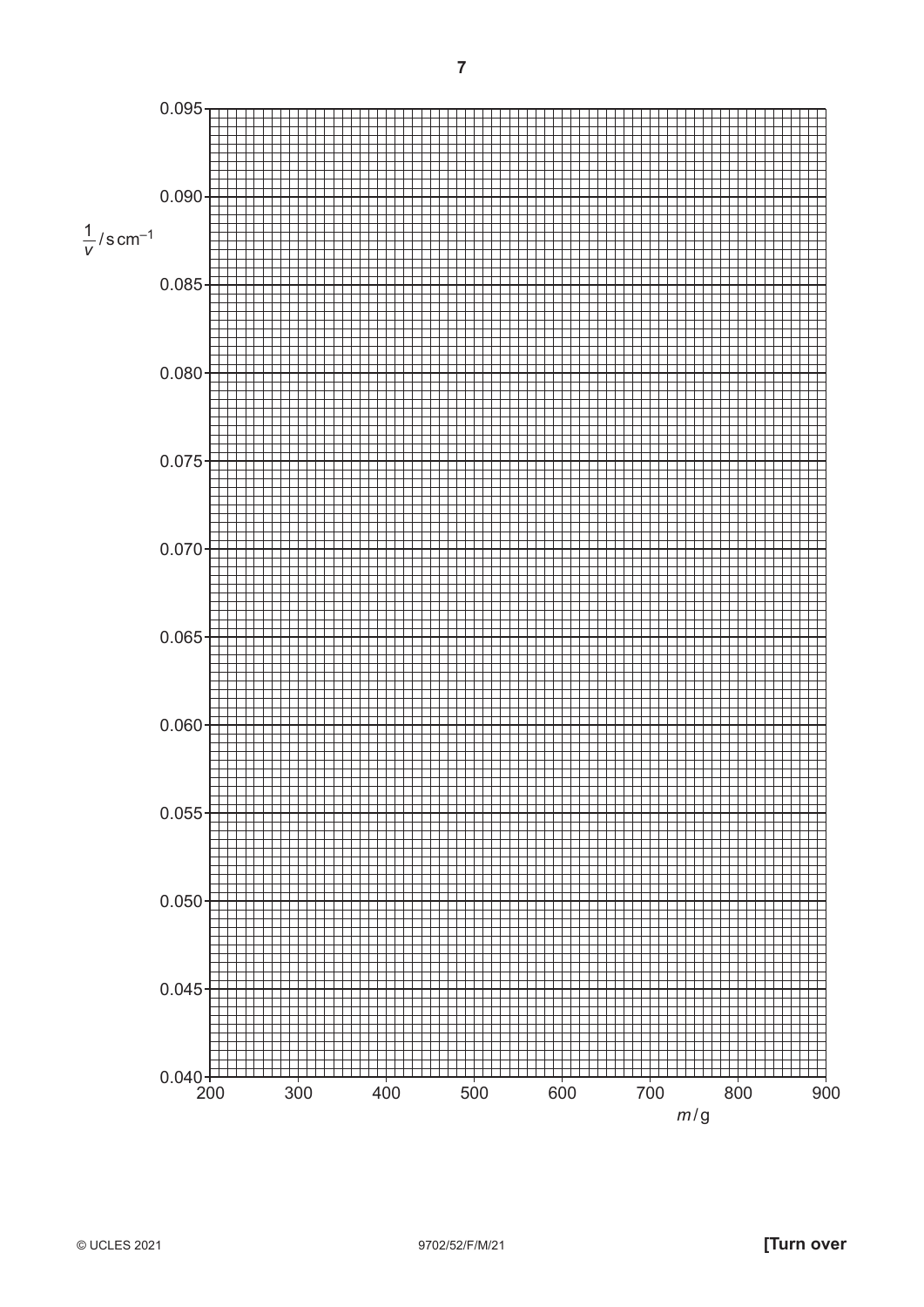**(iv)** Determine the *y*-intercept of the line of best fit. Include the absolute uncertainty in your answer.

*y*-intercept = ......................................................... [2]

**(d) (i)** Using your answers to **(a)**, **(c)(iii)** and **(c)(iv)**, determine values of *u* and *A*. Include appropriate units.

| $U =$ |  |  |
|-------|--|--|
| $A =$ |  |  |
|       |  |  |

 **(ii)** Determine the percentage uncertainty in *A*.

percentage uncertainty in *A* = ..................................................... % [1]

**(e)** The experiment is repeated. Determine the mass *m* of glider B and the card when *t* has a value of 0.50s.

*m* = ...................................................... g [1]

[Total: 15]